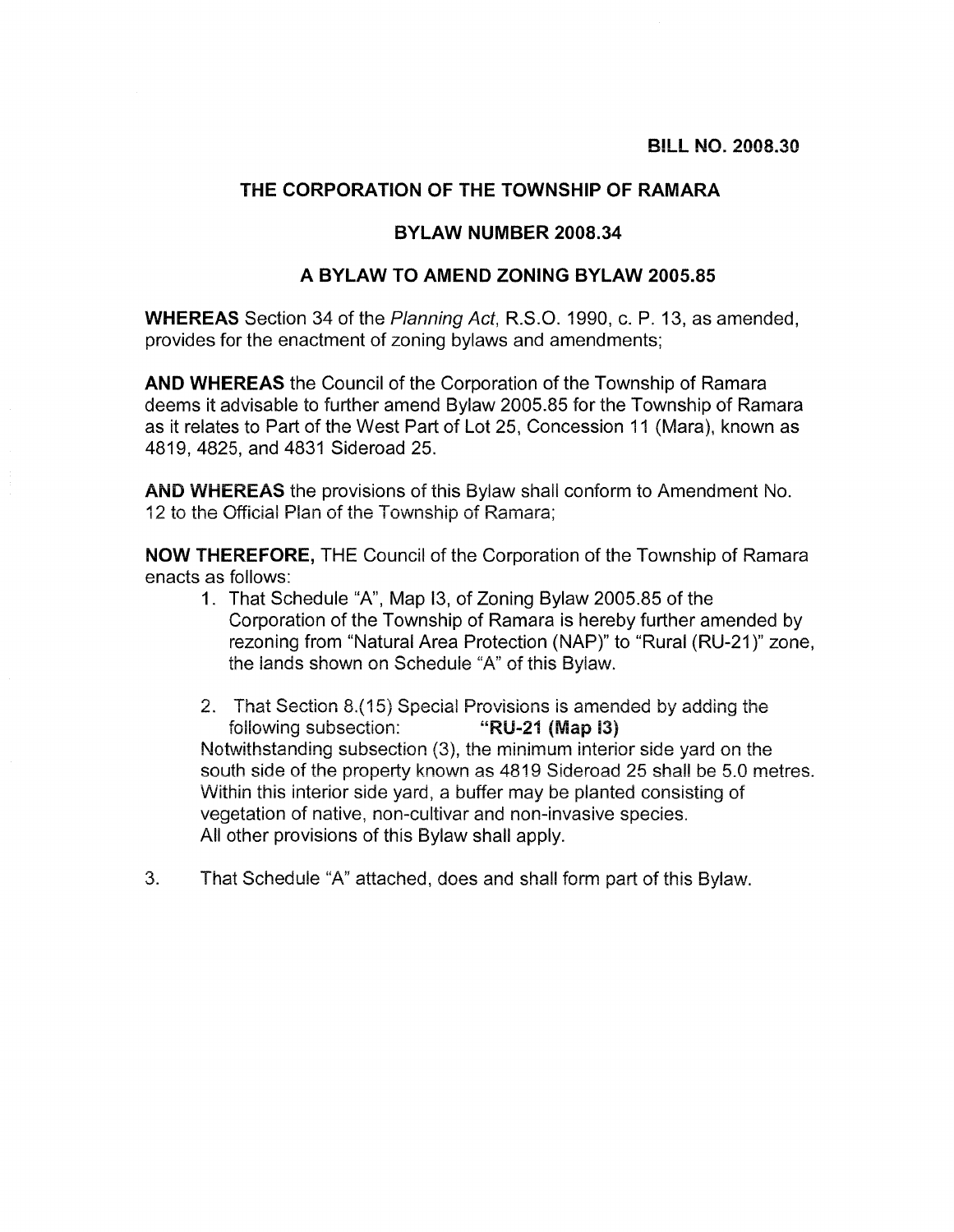That this Bylaw shall come into force and take effect on the date of the passing  $4.$ thereto, subject to the provisions of Section 34 of the Planning Act, as amended.

BYLAW READ A FIRST, SECOND AND THIRD TIME AND PASSED THIS 9th DAY **OF JUNE, 2008.** 

William Duff

RICHARD P. BATES, BAS, CET -**CLERK**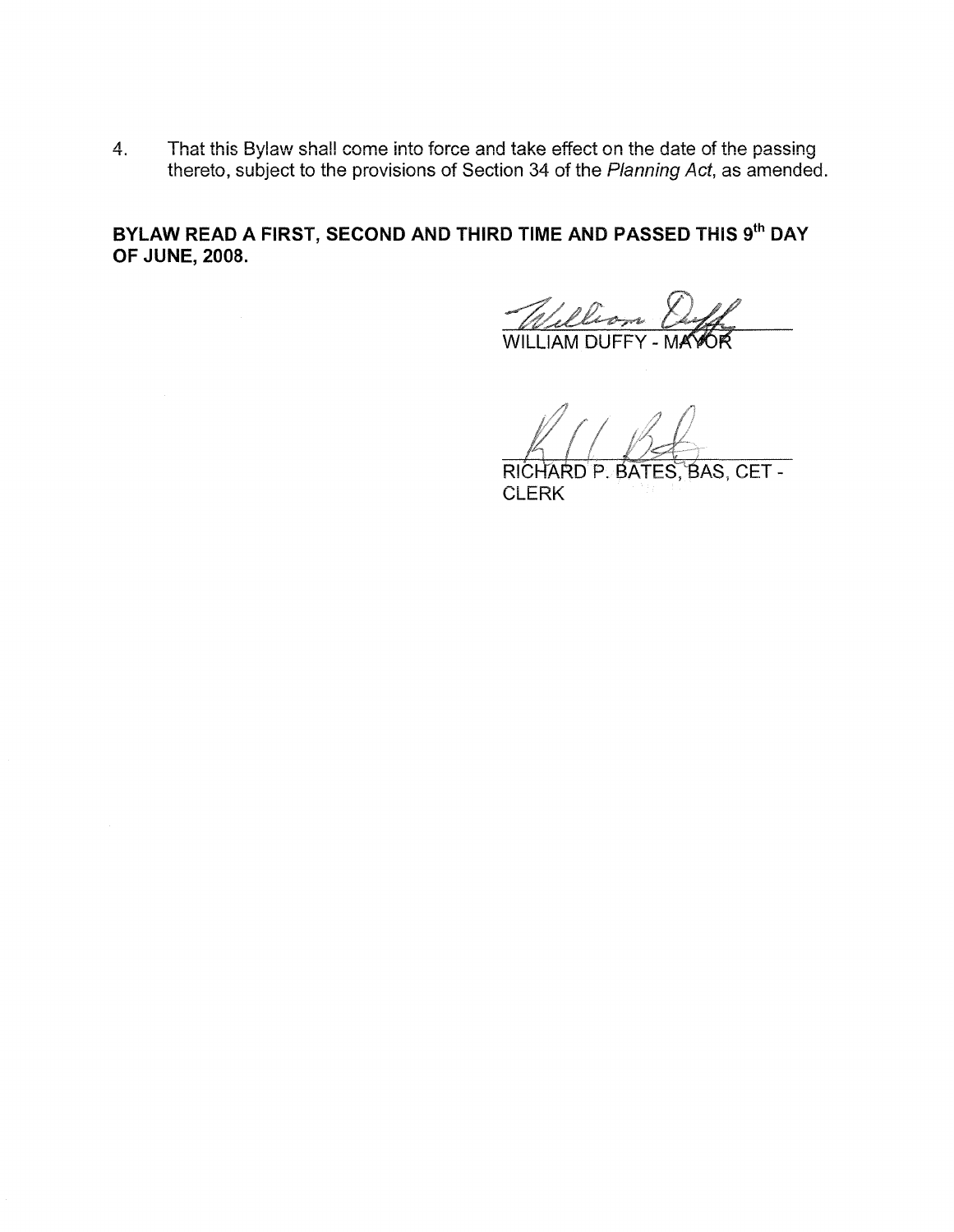